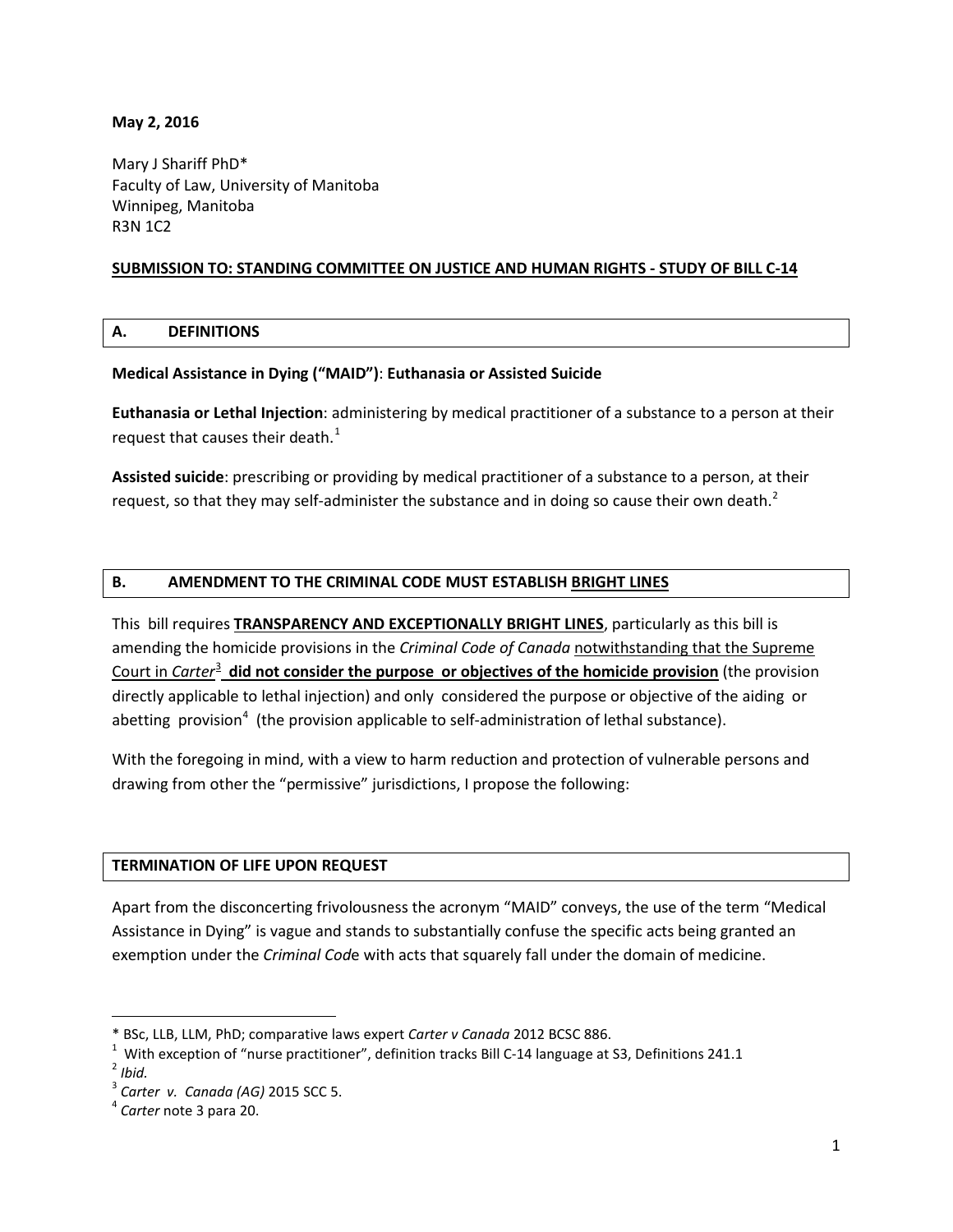**RECOMMENDATION 1:** Language should be unequivocal (as it is with other permissive jurisdictions) that the exemption is for "<u>termination of life</u> upon request" (or equivalent language).<sup>[5](#page-1-0)</sup>

## **NO "RIGHT" TO DIE AND FREEDOM OF CONSCIENCE**

*Carter* did not establish a "right to die". It used the *Charter* (Section 7) to "crack open" the *Criminal Code* so physicians who "choose to provide"<sup>[6](#page-1-1)</sup> could do so without criminal liability provided certain criteria are met.

**RECOMMENDATION 2:** Include in Preamble that exemption does not establish a right to die; only a right to request.

Additionally, in all other permissive jurisdictions, given that this act is an exemption to homicide, no health care provider can be compelled to participate or provide MAID – all guarantee physicians freedom of conscience.

**RECOMMENDATION 3:** Include in Preamble that no health care provider is under a duty, whether by contract, statute or by any other legal requirement to participate in or provide MAID.<sup>[7](#page-1-2)</sup>

## **RELATED AMENDMENTS**

Given that the Bill is set to allow MAID to those with terminal illness and that palliative care is not available to all Canadians, exacerbated by specific challenges in Northern, remote and/or rural areas, the Federal Government (as has been accomplished in other permissive jurisdictions)<sup>[8](#page-1-3)</sup> should establish a concurrent Right to Palliative Care under new or existing Federal Legislation such as the *Canada Health Act*.

**RECOMMENDATION 4**: In Preamble and Section 4, recognize and establish a Right to Palliative Care.

# **STRICT INTERPRETATION OF** *CARTER* **WITH ROBUST SAFEGUARDS TO PROTECT VULNERABLE WITH DUE ATTENTION TO CURRENT DATA.**

Recent data from permissive jurisdictions is demonstrating expansion of euthanasia practice and suffering related to the social determinants of health qualifying patients for euthanasia/assisted suicide.

<span id="page-1-0"></span> <sup>5</sup> Netherlands: *Termination of Life on Request and Assisted Suicide*; Belgium: *The Belgian Act on Euthanasia of May* 

<span id="page-1-1"></span><sup>28&</sup>lt;sup>th</sup>, 2002; Luxembourg: *Law of 16 March 2009 on euthanasia and assisted suicide.*<br><sup>6</sup> *Carter* note 3 para 131: "any legislative scheme must legally protect both those physicians who choose to provide this new intervent

<span id="page-1-2"></span><sup>&</sup>lt;sup>7</sup> Ibid; Carter note 3 para 132; See Belgium Act at Section 14; Luxembourg Law at Article 15.<br><sup>8</sup> See e.g. Luxembourg and Belgium.

<span id="page-1-3"></span>